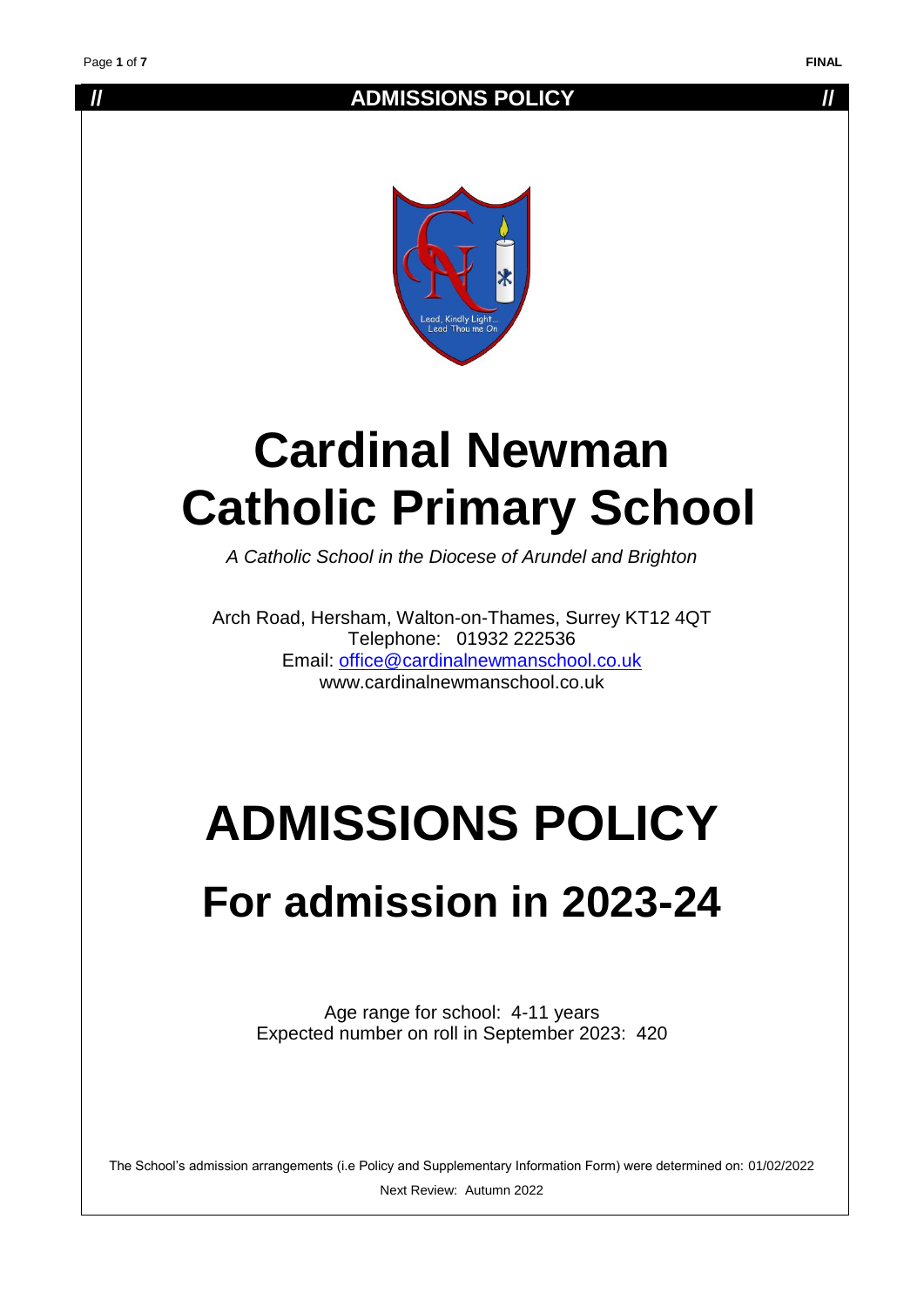## **Admissions Policy for admission in 2023-24**

Cardinal Newman Catholic Primary School was founded by the Catholic Church to provide education for children of Catholic families. The school is conducted by its governing body as part of the Catholic Church in accordance with the trust deed of the Diocese of Arundel & Brighton, its articles of association, and seeks at all times to be a witness to Jesus Christ.

As a Catholic school, the governors aim to provide a Catholic education for all pupils. At a Catholic school, Catholic doctrine and practice permeate every aspect of the school's activity. The governors ask all parents applying for a place to respect this ethos and its importance to the school community.

Although Catholic children have priority of admission, this does not affect the right of an applicant who is not Catholic to apply for a place for their child at the school. The school welcomes applications from those of other denominations and faiths, or of none. The school was set up primarily to serve the Catholic community in the parishes of Hersham (All Saints) and Walton-on-Thames (St. Erconwalds).

#### Outline maps of the parishes can be seen below:





Zoomable maps of the parishes can be viewed at: [Parish Maps](http://www.abdiocese.org.uk/education/find-a-school)

The governing body is the admissions authority and has responsibility for admissions to this school, including setting the priority of admissions when the school is oversubscribed. The Local Authority undertakes the co-ordination of admission arrangements during the normal admission round. The governing body has set its admission number at 60 pupils to be admitted to the Reception Year in the school year which begins in September 2023.

#### **Visiting the School**

Parents/carers are encouraged to visit our school in order to find out more about how we work and the education we offer. Parents/carers are welcome to arrange a visit by contacting the school office on 01932 222536. However, such visits do not form part of the process of deciding which children are to be offered a place at the school.

#### **Pupils with an Education Health and Care Plan** (see *note a*.)

The admission of pupils with an Education, Health and Care Plan is dealt with by a completely separate procedure. Children with an Education, Health and Care Plan that names the school must be admitted. Where this takes place before the allocation of places under these arrangements, this will reduce the number of places available to other children.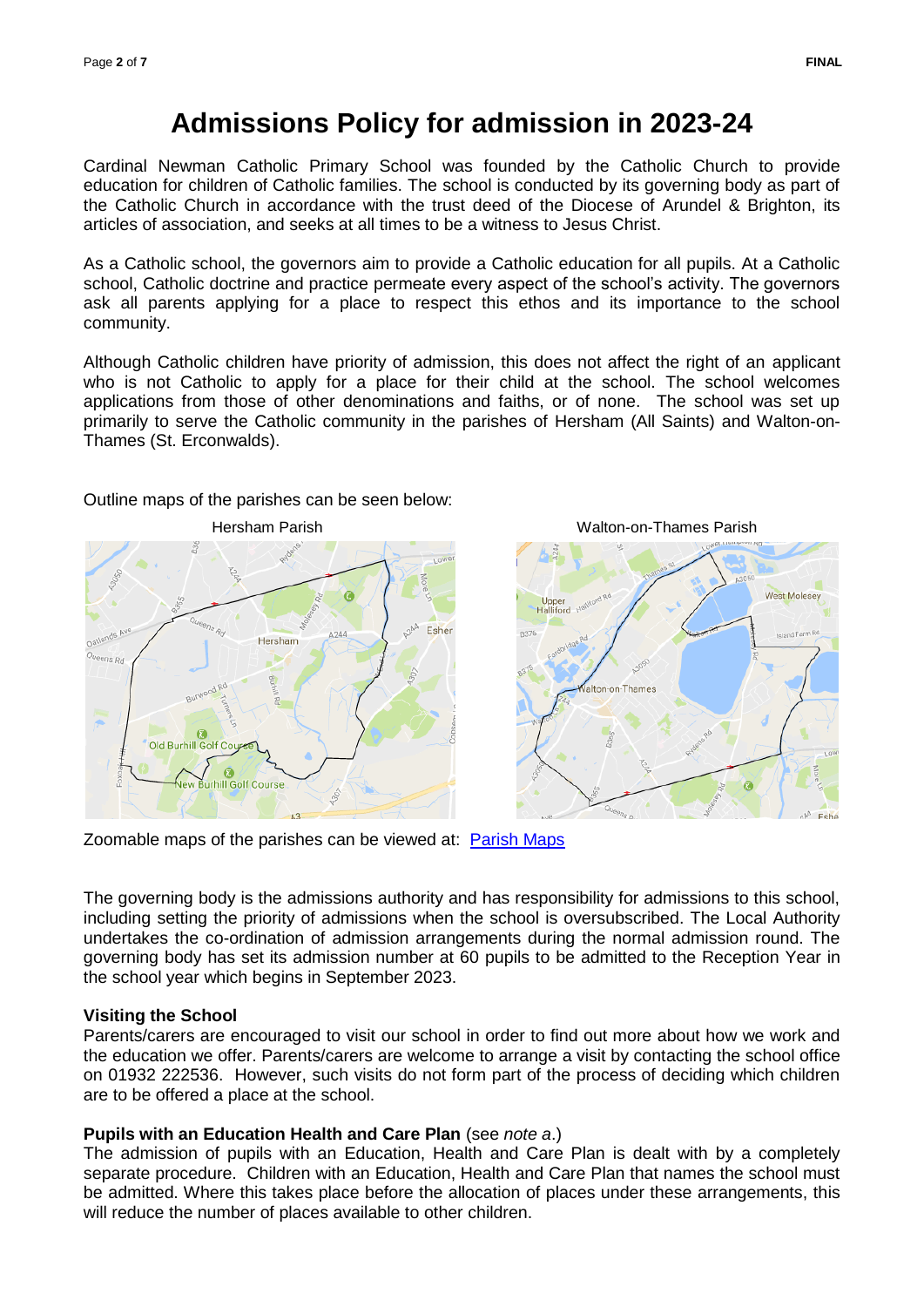#### **Oversubscription Criteria:**

At any time where there are more applications for places than the number of places available, places will be offered according to the following order of priority:

- 1. Catholic looked after children or previously looked after children *(see note b.& c.)*.
- 2. Catholic children with a brother or sister *(see note f.)* at the school at the time of admission, resident in the parish of Hersham or Walton-on-Thames *(see note h.)*. *The application must be supported with a certificate of Catholic baptism/reception into the Catholic Church (see note c.), and, on the Supplementary Information Form, their parish priest's signature with the parish stamp or seal \*\*\*.*
- 3. Catholic children with a brother or sister *(see note f.)* at the school at the time of admission, who are not resident in the parish of Hersham or Walton-on-Thames *(see note h.)*. *The application must be supported with a certificate of Catholic baptism/reception into the Catholic Church (see note c.), and, on the Supplementary Information Form, their parish priest's signature with the parish stamp or seal \*\*\*.*
- 4. Catholic children without a brother or sister *(see note f.)* at the school at the time of admission, resident in the parish of Hersham or Walton-on-Thames *(see note h.)*. *The application must be supported with a certificate of Catholic baptism/reception into the Catholic Church (see note c.), and, on the Supplementary Information Form, their parish priest's signature with the parish stamp or seal \*\*\*.*
- 5. Catholic children without a brother or sister *(see note f.)* at the school at the time of admission, who are not resident in the parish of Hersham or Walton-on-Thames *(see note h.)*. *The application must be supported with a certificate of Catholic baptism/reception into the Catholic Church (see note c.), and, on the Supplementary Information Form, their parish priest's signature with the parish stamp or seal \*\*\*.*
- 6. Other Catholic children *(see note c)* i.e. those whose application do not have their priest's signature with the parish stamp or seal on the Supplementary Information Form. *The application must be supported with a certificate of Catholic baptism/reception into the Catholic Church (see note c.)*
- 7. Other looked after children or previously looked after children *(see note b.)*.
- 8. Catechumens, Candidates for Reception into the Church and children who are members of an Orthodox Church *(see note d. & e.)*. *If application is being made for a place at the school where the parent/carer is a Catechumen or Candidate for reception into the Church, evidence of their being a member of the Catechumenate of a Catholic Church or a Candidate for reception will be required. Proof of acceptance into the catechumenate, and evidence for a candidate, should be by letter from the appropriate priest.*

*Applications for children from an Orthodox Church must be supported with a certificate of baptism and a letter confirming membership of the applicable Orthodox Church, signed by the appropriate priest.*

- 9. Other children with a brother or sister *(see note f.)* at the school at the time of admission.
- 10. Children of other Christian denominations *(see note k.)* whose membership is evidenced by a minister of religion. *The application must be supported by a letter confirming membership of the Christian denomination, signed by the minister of religion.*
- 11. Children of other faiths *(see note l.)* whose membership is evidenced by a religious leader. *The application must be supported by a letter confirming membership of that faith, signed by the faith leader.*
- 12. Any other children.
- \*\*\* The priest concerned would be the priest of the church where the parent/carer normally worships or, if they do not practise their faith by attending Mass, the parish priest in the parish in which they are resident.

#### **Final Tiebreaker:**

Priority will be given to children living closest to the school determined by the shortest distance (see *note j*.).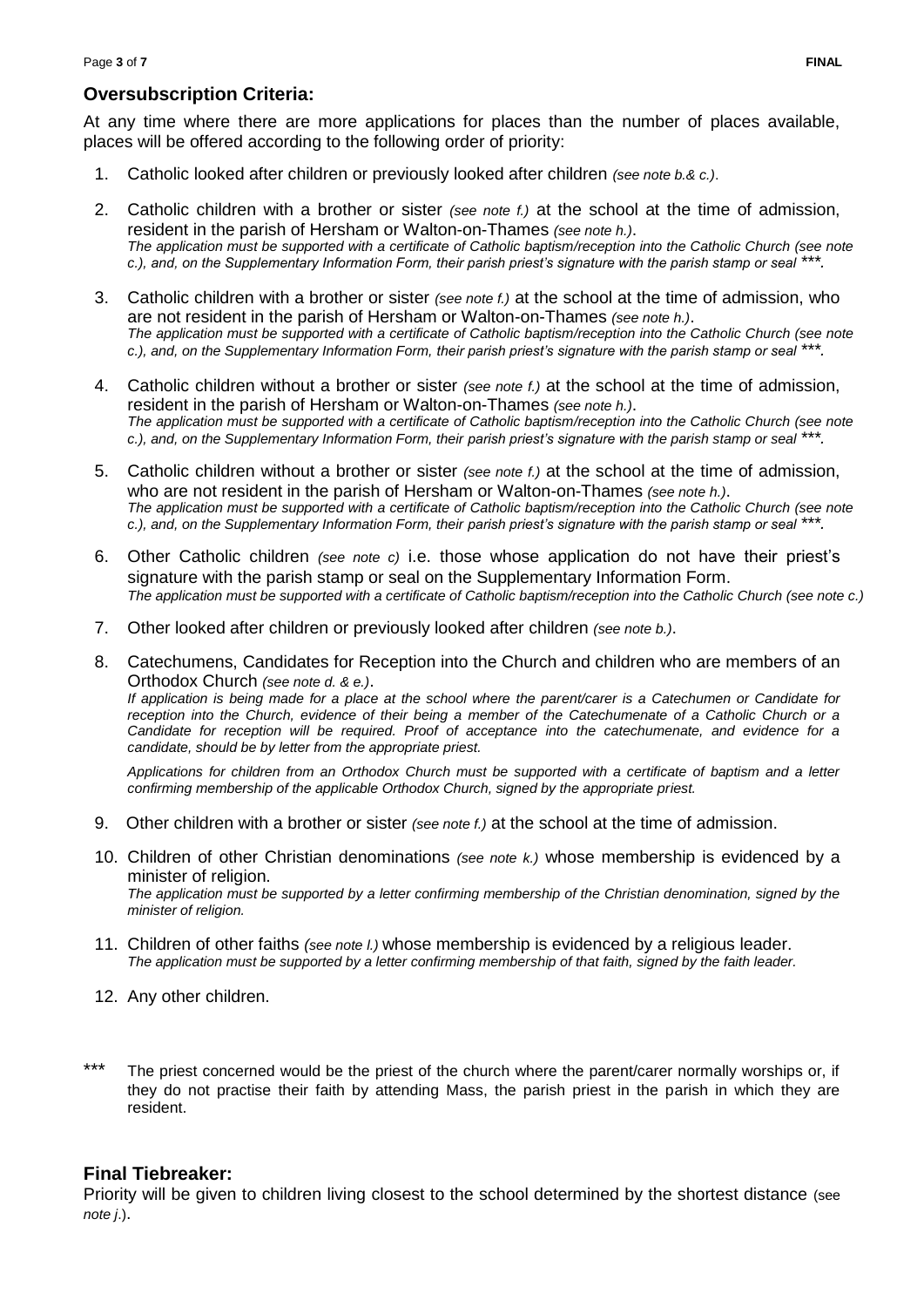#### **Application Procedure**

To apply for a place at this school in the normal admissions round, you should complete and return the following two forms:

*\_\_\_\_\_\_\_\_\_\_\_\_\_\_\_\_\_\_\_\_\_\_\_\_\_\_\_\_\_\_\_\_\_\_\_\_\_\_\_\_\_\_\_\_\_\_\_\_\_\_\_\_\_\_\_\_\_\_\_\_\_\_\_\_\_\_\_\_\_\_\_\_\_\_\_\_\_\_\_\_\_\_\_\_\_*

#### 1. The **COMMON APPLICATION FORM** (CAF)

All applications for places **must** be made on the Common Application Form which is available either from the Local Authority (where the parent lives) or through that Local Authority's website. For a valid application, the completed CAF **must** be returned either online or in the paper form by **15 January 2023.** .

#### 2. The school's **SUPPLEMENTARY INFORMATION FORM** (SIF)

This is available from the school and the school website and allows the governors to put all applicants in order of priority for admission in line with the published admission policy.

If you are expressing a preference for a place for your child at this school and wish to apply in connection with one of the faith criteria, you need to complete the SIF.

If you do not complete the SIF and return it to the school with all supporting documents by the closing date, your child may not be placed in the appropriate faith criterion. This is likely to affect your child's chance of being offered a place.

For a Reception Year admission in the normal admissions round for the year 2023-24, the completed SIF, together will all supporting documents, should be returned to the school by **15 January 2023**. Note: If the school receives an incomplete SIF, this might affect your child's chance of being offered a place.

You are advised to keep copies of the forms for your records (whether completed online/on paper).

#### **Late Applications**

All pieces of paperwork should be returned before the published closing dates referenced above. You are encouraged to ensure that your application is received on time.

Any late applications will be dealt with in accordance with the Local Authority's Co-ordinated Admissions Scheme.

#### **Deferred entry**

Schools are required to provide for the admission of all children in the September following their fourth birthday. The parent/carer has the following options where the governing body has offered the child a place at the school. The parent/carer can decide either:

- a) That the child starts school full-time in the September following their fourth birthday with their natural academic cohort; or
- b) To defer the date their child is admitted to the school until later in the school year but not beyond the point at which they reach compulsory school age and not beyond the beginning of the final term of the school year; or
- c) That the child starts school on a part-time basis until later in the school year but not beyond the point at which they reach compulsory school age.

#### **Admission of Children Outside their Normal Age Group**

Please note that it is the view of the Government, the Diocese, the LA and the Governing Body of this school that a child is educated alongside his/her age equivalent peers, in almost all cases.

Should a parent/carer request to have a decelerated entry to school, that is to start later than other children in their chronological age group, they should initially apply for a school place in accordance with the deadlines that apply for their child's chronological age.

If the request is accepted, the application for the normal year group may be withdrawn before a place is offered. The parent/carer will be required to apply in the usual way the following year, along with the cohort of applicants for that year group. It should be noted that the application will not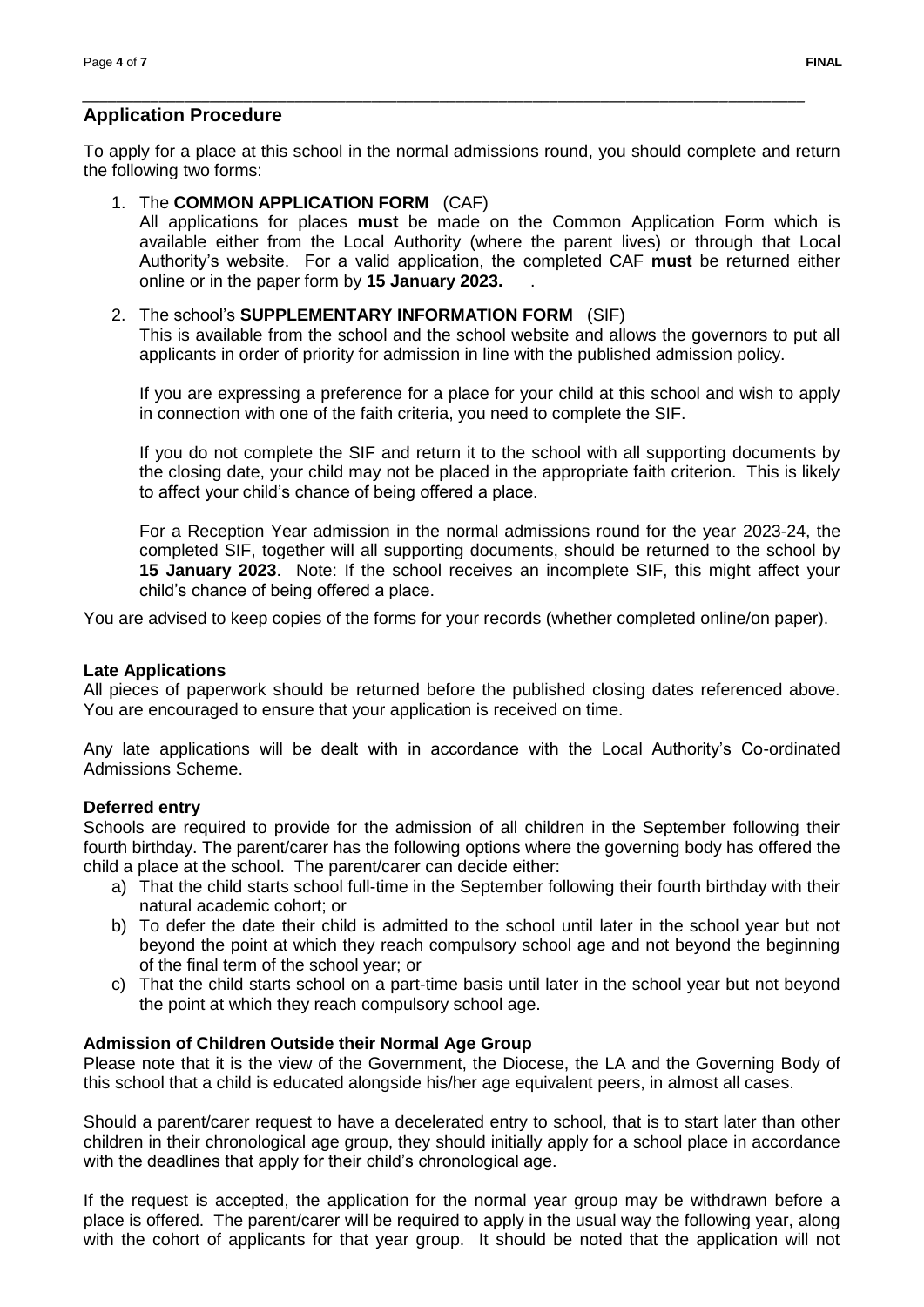receive priority over or above any other applicant for this year group and the application will be considered alongside all other applicants to the school.

If a parent/carer requests to have an accelerated entry to school ie to start earlier than other children in the chronological age group, they should initially apply for a school place at the same time that other families are applying for that cohort. If the governing body agrees for the child to have an accelerated entry, the application will be processed. If it is not agreed for the child to have an accelerated entry they will be invited to apply again in the following year for the correct cohort.

In relation to the request, decisions are made on the basis of the circumstances of each case and in the best interests of the child. The governing body will expect the parent/carer to supply them with appropriate information and evidence. What the governing body will take into account will include:

- Views of parent/carer
- Information relating to the child's academic, social and emotional development, where relevant
- Medical history and the views of a medical professional
- Any previous history of being educated outside of their normal age group
- If the child may naturally have fallen into a lower age group if it were not for being born prematurely
- View of the headteacher of the school.

Please note that parents/carers do not have the right to insist that their child is admitted to a particular age group. It is the governing body who, having considered the circumstances of each individual case, will make a decision. The governing body will set out clearly for the parents/carers concerned the reasons for their decision in each case.

If the parent/carer is unhappy with a decision about which year group their child will be admitted to, the following applies. Parents/carers who are refused a place at a school for which they have applied have the right of appeal to an independent admission appeal panel. However, there is not a right of appeal if the child has been offered a place and it is not in the year group the parent/carer would like. In such cases, the parent/carer could make a complaint through the school's complaint procedure.

#### **Waiting Lists**

In addition to their right of appeal, if a place is not offered because of over-subscription, the child's name will be placed on a waiting list. The list will be in the descending hierarchical order of the categories in the admissions criteria. The list will continue for the year group until the end of the academic year. If a place is offered and declined the child's name will be removed from the waiting list.

Parents/carers who wish their child's name to remain on a waiting list beyond this time are requested to contact the school in writing **by the end of July 2024**. If a place is offered and declined the child's name will be removed from the waiting list.

It should be noted that no matter how long a child's name has been on the waiting list, his or her position on the list may change if the school adds a child's name to the list, which has a higher priority according to the oversubscription criteria. The school is also under a duty to admit children who are presented for admission under the Local Authority's 'Fair Access Protocol'. These children must take precedence over any children already on the waiting list.

#### **In Year Admissions**

The oversubscription criteria in this admission policy will also apply to applications made outside the normal age of entry to primary education (Reception Year) i.e. in succeeding years or during the academic year.

By latest 31 August 2023, the school's website will set out how in-year applications will be dealt with from 1 September 2023 to 31 August 2024. This will include how parents/carers can apply for a school place, when parents/carers will be notified of the outcome of their application and details about the right to appeal.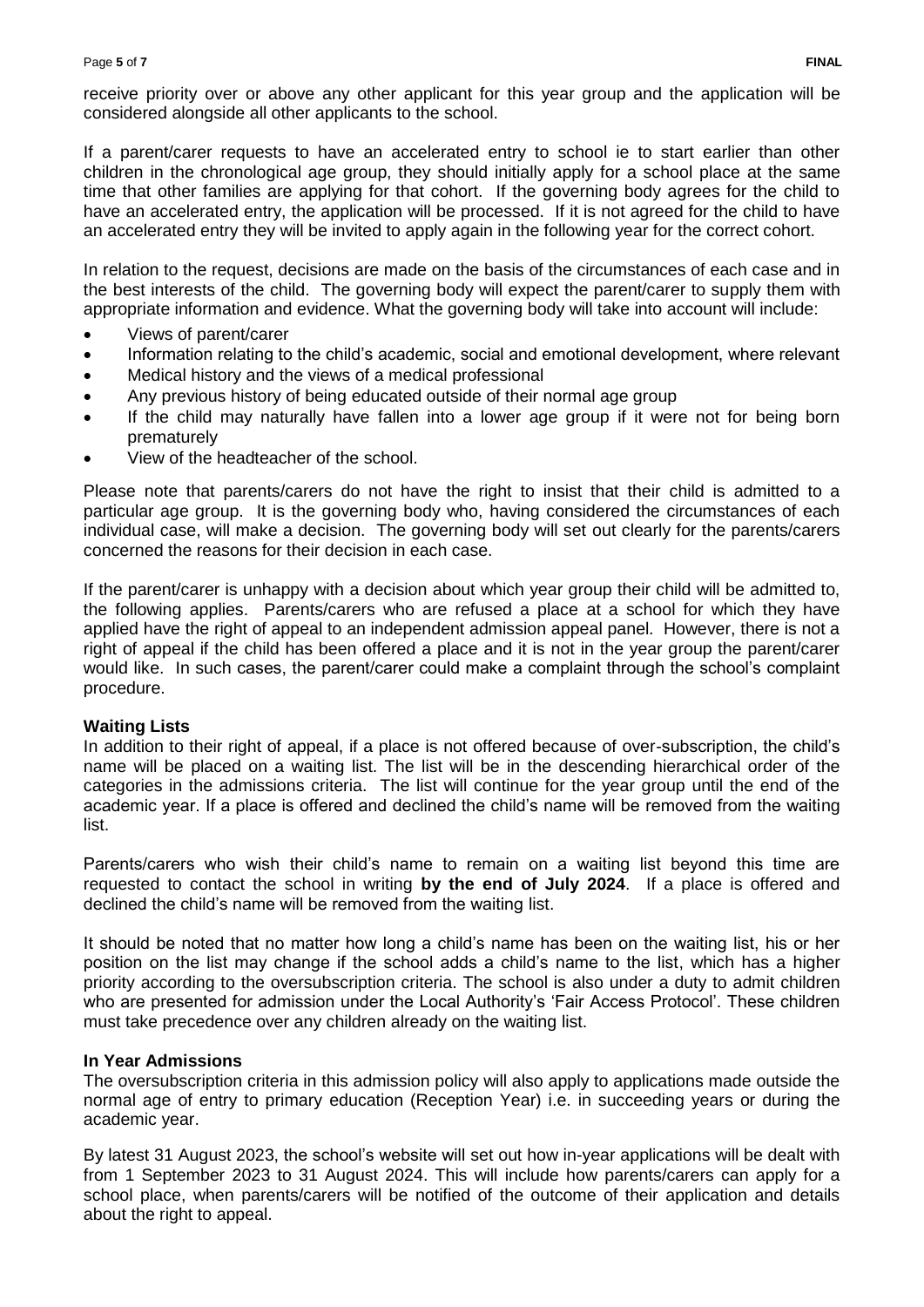#### **Offer of a Place**

The Local Authority will inform you of your allocated place on the national offer date of 17 April 2023. Note: National Offer Date is usually 16 April. However, in 2023-24, this day falls on a weekend/bank holiday so it is the first working day after.

#### **Appeals**

If your child is not offered a place at Cardinal Newman Catholic Primary School, you have the right to appeal against that decision to an Independent Appeal Panel (set up in accordance with sections 88 and 94 of the School Standards and Framework Act 1998). Appeals must be made in writing and must set out the reasons on which the appeal is made. Appeals should be made to the Admissions Appeal Clerk at the school address. Appeals should be lodged no later than 20 school days after the National Offer Day for primary schools (17 April 2023). Completed paperwork must be received by the school no later than 17 May 2023, and will be heard within 40 school days. The appeals system is operated independently from the school. Parents/carers have the right to make oral representations to the Appeal Panel.

Late application appeals will be heard within 30 school days of the appeal being lodged.

In-year applications will be heard within 30 school days of the appeal being lodged.

#### **Fair Access Protocol (FAP)**

The school is committed to taking its fair share of children who are vulnerable and/or hard to place, as set out in locally agreed protocols. Accordingly, outside the normal admission round, the governing body is empowered to give absolute priority to a child where admission is requested under any locally agreed protocol. Alternatively, where a FAP headteacher panel is in place, the governing body may authorise the headteacher (or nominated representative) to partake in placement decisions under the LA agreed FAP. The governing body has this power even where admitting the child would mean exceeding the published admission number.

#### **Giving the school false information**

If a parent/carer is found to have supplied false or incorrect information to gain a place at this school, the governing body reserves the right to withdraw any offer of a place even if the child has already started school. An example of false or incorrect information would be the use of an address that is not the child's normal residence.

#### \_\_\_\_\_\_\_\_\_\_\_\_\_\_\_\_\_\_\_\_\_\_\_\_\_\_\_\_\_\_\_\_\_\_\_\_\_\_\_\_\_\_\_\_\_\_\_\_\_\_\_\_\_\_\_\_\_\_\_\_\_\_\_\_\_\_\_\_\_\_\_\_\_\_\_\_\_\_\_\_\_ **Notes** *(these form part of the admission arrangements):*

- *a. An 'Education, Health and Care Plan' is a plan made by the Local Authority under section 37 of the Children and Families Act 2014, specifying the special educational provision required for a child.*
- *b. A 'Looked after child' has the same meaning as in section 22(1) of the Children Act 1989, and means any child who is (i) in the care of a local authority or (ii) being provided with accommodation by them in the exercise of their social services functions (e.g. children with foster parents) at the time of making application to the school. A 'Previously looked after child' is a child who was looked after but ceased to be so because he or she was adopted or became subject to a child arrangement order or special guardianship order. Previously looked after children also includes those children who appear (to the governing body) to have been in state care outside of England and ceased to be in state care as a result of being adopted. A child will be regarded as having been in state care outside of England if they were accommodated by a public authority, a religious organisation, or any other provider of care whose sole or main purpose is to benefit society. The parent/carer will need to provide evidence to demonstrate that the child was in state care outside of England and left that care as a result of being adopted.*
- *c. 'Catholic' means a member of a Church in full communion with the See of Rome. This includes the Latin Rite (Roman Catholics) and the Eastern Catholic Churches (see Appendix 3 of the Diocesan Admissions Guidance for a list of Churches in full communion with the See of Rome). This will normally be evidenced by a certificate of Baptism in a Catholic Church or a certificate of reception into the full communion of the Catholic Church. For the purposes of this policy, it includes a looked after child who is part of a Catholic family where a letter from a priest demonstrates that the child would have been baptised or received into the Church if it were not for their status as a looked after child (e.g. a looked after child in the process of adoption by a Catholic family).*

*For a child to be treated as Catholic, evidence of baptism or reception into the Church will be required. In terms of an application to this school, a child will not be treated as Catholic if the date for baptism or the ceremony of acceptance into the Catholic Church is after the closing date for applications. Those who have difficulty obtaining written evidence of baptism should contact their parish priest who, after consulting with the Diocese, will decide how the question of baptism is to be resolved and how written evidence is to be produced in accordance with the laws of the Church.*